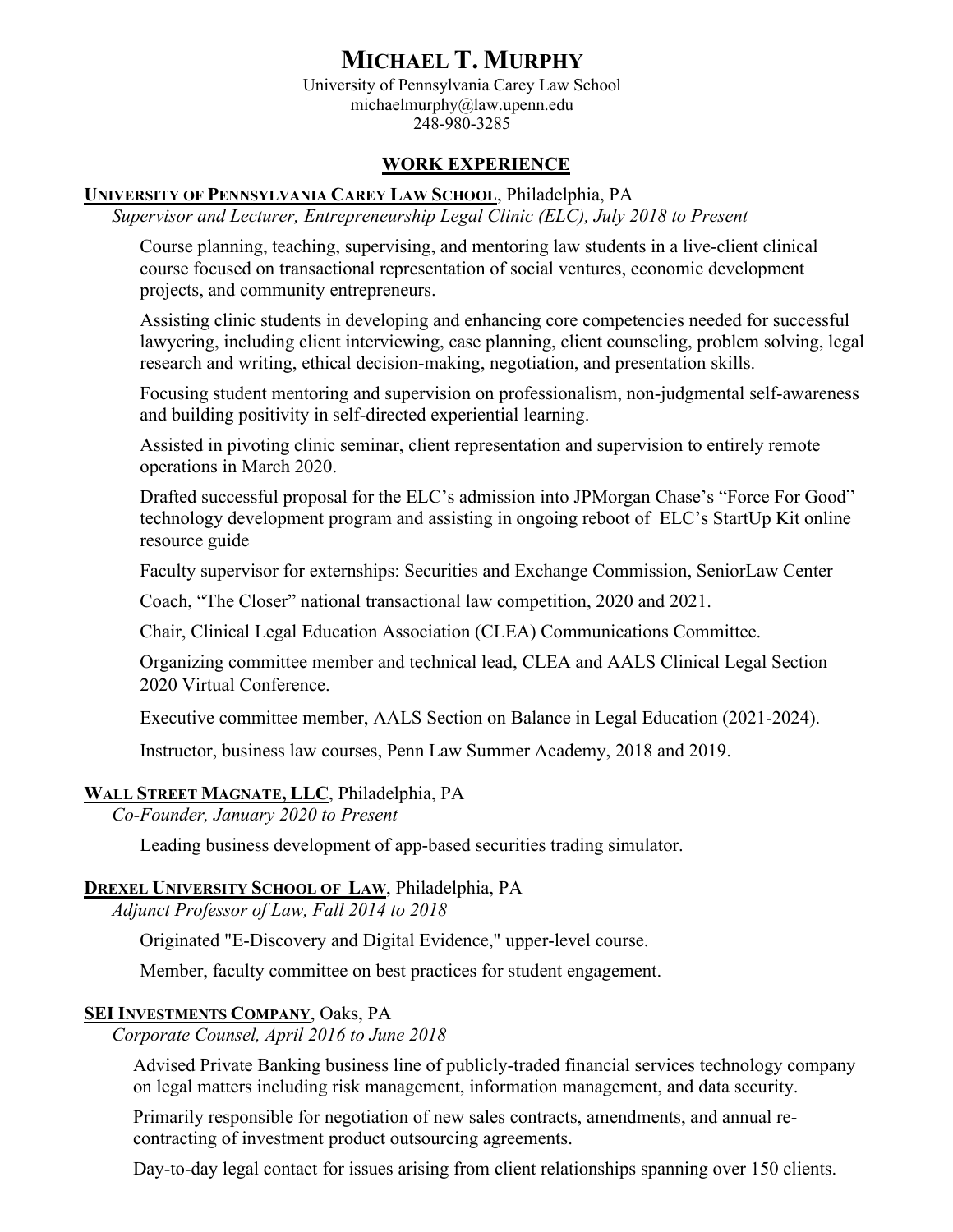michaelmurphy@law.upenn.edu

### **WORK EXPERIENCE (Continued)**

#### **BRAINDO INTERACTIVE CONSULTING**, Philadelphia, PA

*General Counsel and Content Strategist, April 2015 to March 2016*

Originated legal role at a rapidly-growing startup digital marketing consultancy.

Advised managing partners on all areas of legal matters, contracts, data security, human resources, and litigation.

#### **BLANK ROME, LLP**, Philadelphia, PA

*Senior Associate, Commercial Litigation, Labor & Employment Groups, Jan. 2007 to March 2015*

Provided risk analysis and counseled clients in disputes and litigation and compliance with federal and state employment laws.

E-Discovery SME experience included consulting on firm policy, drafting litigation holds, subpoenas, and motion practice. Frequent presenter at internal firm training sessions. .

Supervised attorneys in document reviews and investigations, including the use of data analytics and coding technology. Managed evidentiary databases of over a million pages.

#### **PENNSYLVANIA SUPREME COURT**, West Conshohocken, PA

*Law Clerk, Justice Sandra Schultz-Newman (retired Dec. 2006), Aug. 2006 to Dec. 2006*

## **EDUCATION**

#### **UNIVERSITY OF MICHIGAN LAW SCHOOL**, Ann Arbor, MI

 *Juris Doctor, May 2006*

.

Executive Notes Editor, Michigan Journal of Race & Law.

Editor-in-Chief, *Res Gestae* student newspaper.

Recipient of the Irving Stenn, Jr. Award, presented to the student for outstanding contributions to the well-being and strength of the law school.

#### **OAKLAND UNIVERSITY**, Rochester, MI

*Bachelor of Arts in Journalism, Magna Cum Laude, May 2001*

Outstanding Graduating Senior, School of Rhetoric, Communications & Journalism.

#### **PUBLICATIONS**

*The Search for Clarity in an Attorney's Duty to Google, (Forthcoming, Fall 2021, Legal Communication & Rhetoric: JALWD)*

Discussing recent rulings where lawyers have been found to violate a professional duty by failing to conduct an internet search for relevant information about a transactional or litigation matter, and proposing modified rule of professional conduct to address this issue. *Media Coverage:* [Penn Law Website, Oct. 15, 2020;](https://www.law.upenn.edu/live/news/10582-lecturer-in-law-michael-murphy-advocates-for) "Case in Point" [Podcast, Nov. 5, 2020](https://www.caseinpoint.org/news/caseinpoint.php?id=10666)

*How Working with Entrepreneurs Makes Law Students into Happier, Healthier Lawyers* Chapter in book on clinical legal education in Routledge Legal Pedagogy Series, forthcoming 2022. Examining shared perspective between student attorneys and clients in entrepreneurship legal clinics and how those clinics help students establish a confident and healthy professional identity through exposure to a growth mindset.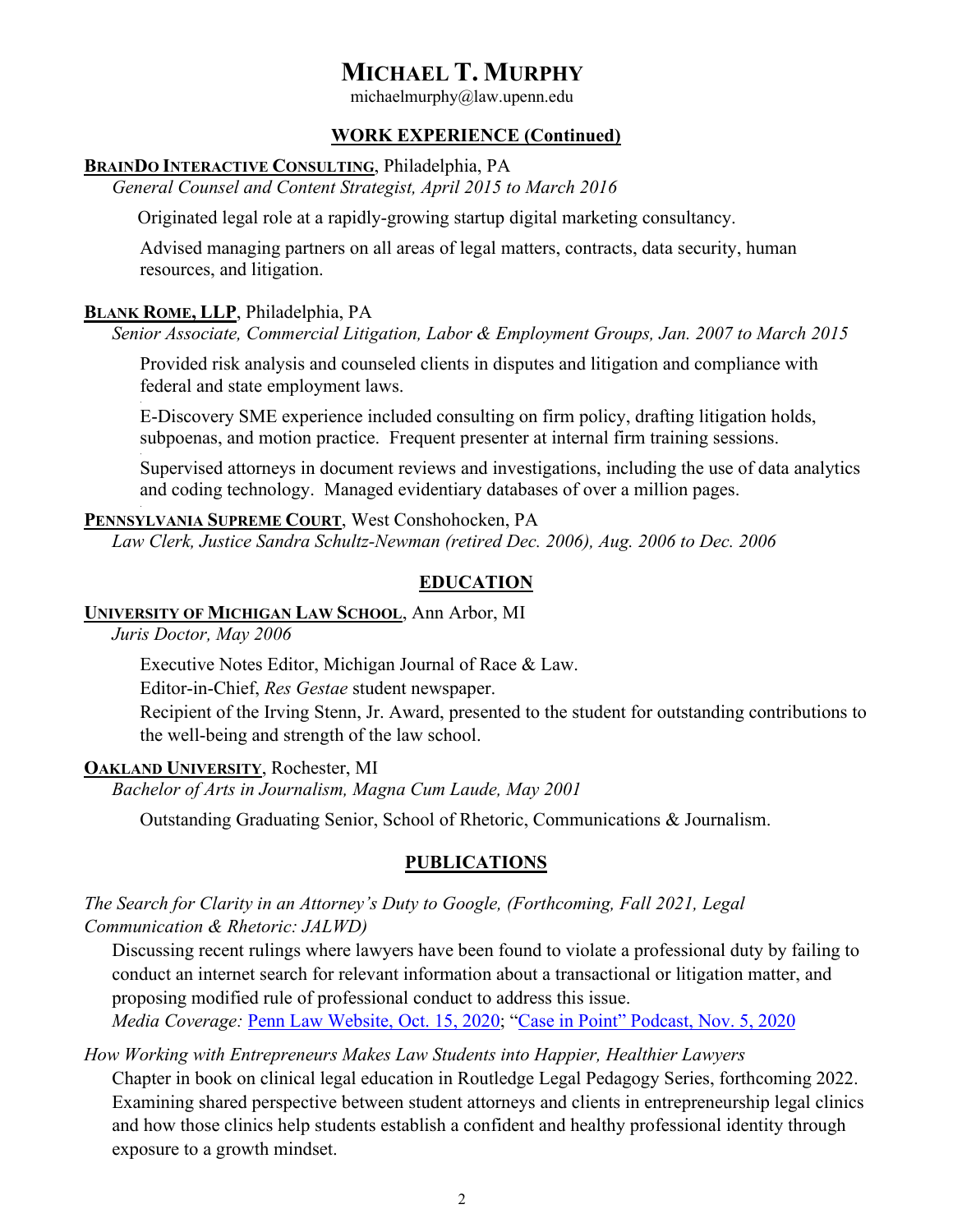michaelmurphy@law.upenn.edu

# **PUBLICATIONS (Continued)**

*Just and Speedy: Rule 1 Sanctions for Luddite Attorneys*, 25 GEO. MASON L. REV. 36 (2017). Arguing that sanctions under Rule 1 of the FRCP may be available to judges to compel attorneys to use time- and money-saving technology.

*Occam's Phaser: Making Proportional Discovery (Finally) Work in Litigation by Requiring Phased Discovery*, 4 STAN. J. COMPLEX LITIG. 89 (2016).

Arguing that judges should require phased discovery to satisfy the proportionality requirements of the revised Rule 26 of the FRCP.

*Affirming Michigan's Action*, 31 DAYTON L. REV. 127 (2006) (co-author).

Rebutting an article that suggested that professors should use "civil disobedience" to counteract affirmative action in college admissions.

"10 Tips for Crafting a Document Retention Policy," *Corporate Counsel Magazine*, Feb. 23, 2015.

"Is Deletion of a Key Document After Notice Spoliation?," *The Legal Intelligencer*, Jan. 5, 2015.

"Proposed Federal Rules Will Discourage Document Dumps," *The Legal Intelligencer*, Dec. 31, 2013.

# **PRESENTATIONS (Partial List)**

"On Death, Divorce, and Corporate Dissolution: Startup Lawyers as Storytellers," Eighth Applied Legal Storytelling Conference, Forthcoming July 2021 (Co-presenter).

"Hybrid Learning for a Hybrid Practice: Insight on Legal Education from the Unique JD Class of 2020," CALIcon2021, Forthcoming June 2021.

"Zooming into the Future of Skills-Based Teaching," Emory Law's Seventh Biennial Conference on the Teaching of Transactional Law and Skills, Forthcoming June 2021 (Co-presenter).

"Experiential Legal Education Through Brainstorming at Improv Comedy's 'Speed of Fun,'" AALS Section in Balance in Legal Education's Summer 2021 Speed Idea-Sharing Series on Promoting Well-Being in Law School, Forthcoming June 2021.

"'Not Great, Bob!': Forming an Honest Answer to the Question "'How Are You?,"' AALS Section in Balance in Legal Education's Summer 2021 Speed Idea-Sharing Series on Promoting Well-Being in Law School, Forthcoming June 2021.

"Turning Down the Static: Fine-tuning Feedback, Supervision and Difficult Conversations," 2021 AALS Conference on Clinical Legal Education, April 30, 2021 (Co-presenter).

["Five Tips to Reduce Distractions while Videoconferencing from Home,](https://padlet.com/kkerew/i6ghlkxfkorn9vr2)" AALS/CLEA Virtual Conference, Video Submission, July 2020.

Panelist and Judge for the Shark Tank Competition at the "Law 2030: A Global Conversation about the Future of the Profession" conference at Penn Law on February 28, 2020.

"Wondering How to Give Effective Feedback to Your Students? 5 Tips on Where to Start," 2019 Midwest Clinical Legal Education Conference, University of Michigan Law School, Ann Arbor, MI, Oct. 18, 2019 (Co-presenter).